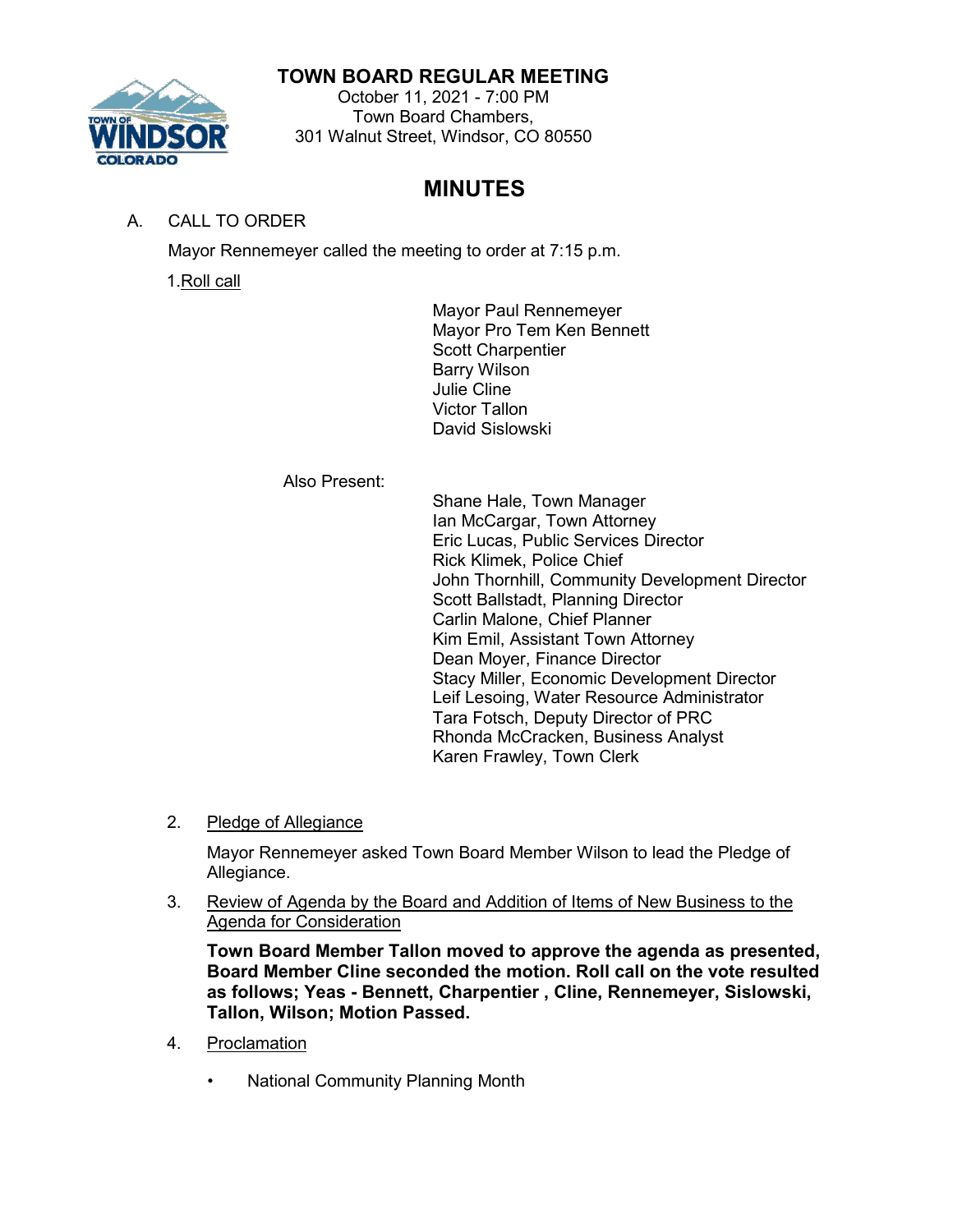Mayor Rennemeyer read the proclamation for National Community Planning Month aloud.

#### 5. Board Liaison Reports

• Town Board Member Charpentier - Chamber of Commerce, Clearview Library Board

Town Board Member Charpentier reported that the Chamber has not met since the last provided update, so no update for this meeting.

Town Board Member Charpentier reported that the Clearview Library Board has hired contractors for the Severance branch. The remodel of existing buildings on Fourth Street will begin shortly following with the remodel of the building on Third Street. Election interviews for the Board of Directors has been taking place and will continue.

• Town Board Member Wilson - Planning Commission, Larimer County Behavioral Health Policy Council

Town Board Member Wilson reported that there is currently no update on the Planning Commission.

Town Board Member Wilson reported that the Larimer County Behavioral Health Policy Council (BHPC) meets monthly on the first a Monday of each month. This is the update from the meeting on October 4, 2021. Barry Wilson represents the Town of Windsor on the BHPC and is the Chair of the BHPC.

Every month the BHPC receives presentations from two Impact Fund Grant Recipients:

Estes Valley Investment in Childhood Success Website:<https://www.evics.org/>

Mission: EVICS Family Resource Center is dedicated to strengthening and supporting families and children in the Estes Valley by providing early childhood support, parent education, child care scholarship opportunities and training for early childhood educators.

CSU school of Social Work

[Website: https://chhs.source.colostate.edu/csu-school-of-social-work-faculty](https://chhs.source.colostate.edu/csu-school-of-social-work-faculty-awarded-grant-to-enhance-mental-health-services-in-larimer-county/)[awarded-grant-to-enhance-mental-health-services-in-larimer-county/](https://chhs.source.colostate.edu/csu-school-of-social-work-faculty-awarded-grant-to-enhance-mental-health-services-in-larimer-county/) Mission: "Peer Support Expansion and Recovery Learning Community," is designed to grow an active and thriving peer community across systems of care in Larimer County, Colorado.

The 2021 grant awards for the Behavioral Health Services Impact Fund Grant Program have been approved by the Board of Larimer County Commissioners. BHS will award 38 grants to programs serving county residents with a total funding distribution of \$2.525 million. 2021 Impact Fund Grant Award Recipients:

<https://www.larimer.org/behavioralhealth/2021-grant-awards>

There are openings on the BHPC, the Technical Advisory Committee, and Consumer Advisory Committee. The deadline to apply is October 15, 2021: <https://www.larimer.org/boards>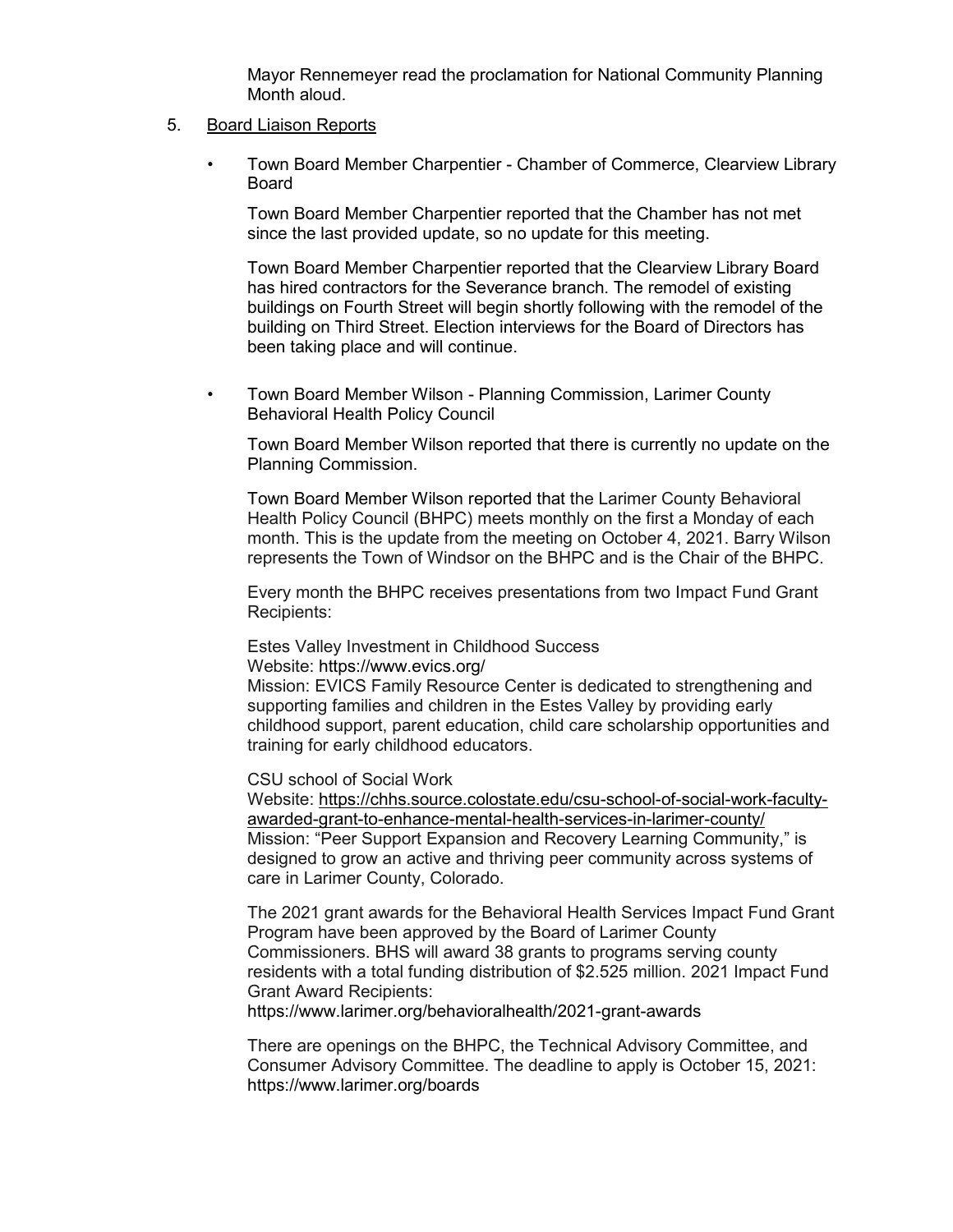Resources:

The BHPC Website for roster, bylaws, meetings, agendas, and minutes: <https://www.larimer.org/boards/behavioral-health-policy-council> Larimer County Behavioral Health Dashboard: <https://www.larimer.org/behavioralhealth/data> New Larimer County Behavioral Health Facility (planned opening early 2023): <https://www.larimer.org/behavioralhealth/facility> The BHPC Grants Summary Dashboard: <https://www.larimer.org/behavioralhealth/impactfund-portfolio-review> The Larimer County Behavior Health Services (BHS) Annual Report:<https://www.larimer.org/behavioralhealth/2020-annual-report> Mayor Pro Tem Bennett – Water and Sewer Board, 34, and I-25 Coalition's

Mayor Pro Tem Bennett reported that the Water and Sewer Board will be meeting Wednesday morning, no update to provide at this time.

Mayor Pro Tem Bennett reported that the US 34 Coalition did not meet, no update to provide at this time.

Mayor Pro Tem Bennett reported that the I-25 Coalition met and beyond the normal reports and updates on I-25, there was some conversation about the ongoing rulemaking process for greenhouse gas program. Representative Joe Neguse was online and acknowledge the contributions the locals have been making on I-25. Representative Neguse is confident that the transportation bill will pass by mid-November and that states should receive money by mid-December. The money will be going to the state and is unknown at this time how it will allocated.

• Town Board Member Cline – Tree Board, Poudre River Trail Corridor Authority, Historic Preservation Commission

Town Board Member Cline reported that the Historical Preservation Commission will meet this Wednesday, no update to provide at this time.

Town Board Member Cline reported that the Tree Board held its last meeting at West Park and had a discussion about and reviewed the bylaws as well as a presentation that was provided to the Water and Sewer Board was discussed.

Town Board Member Cline reported that the Poudre River Trail Corridor Authority met last week and discussed the Party on the Poudre to be held on October 20th at the Poudre Learning Center. The logo was also discussed and the new logo will be revealed during the Party on the Poudre. The cycling without age program has had eight rides in the month of September.

• Town Board Member Tallon - Parks, Recreation and Culture Advisory Board, Great Western Trail Authority

Town Board Member Tallon reported that the Parks, Recreation and Culture Advisory Board met and discussed the items in the Town's 2022 budget.

Town Board Member Tallon reported that the Great Western Trail Authority is running smooth and all bills are being paid. The Authority is gearing up to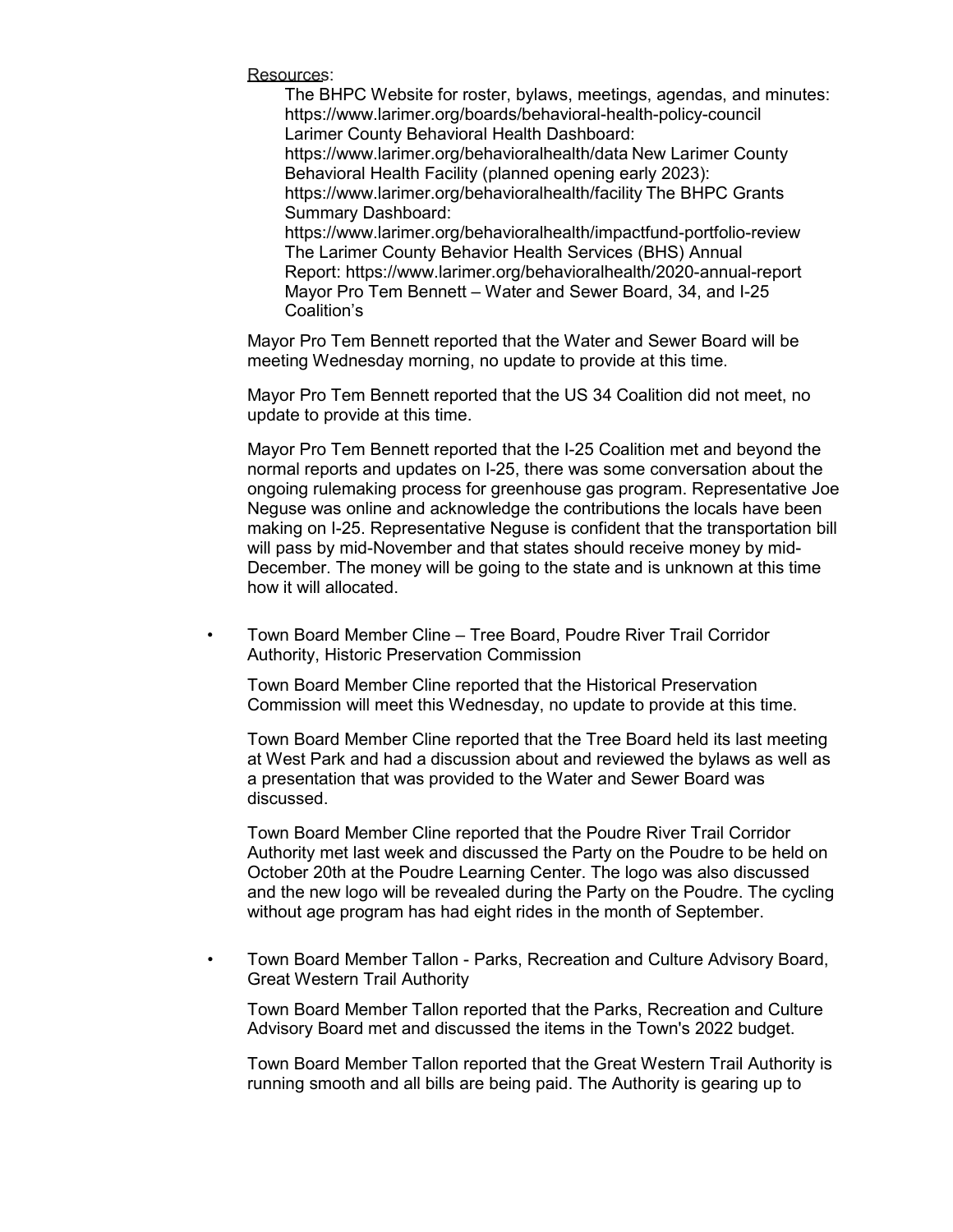complete the last section of the trail and had a developer come regarding some land that will be provided to the authority.

• Town Board Member Sislowski - Windsor Housing Authority, Windsor Severance Fire District

Town Board Member Sislowski reported that neither the Housing Authority or Fire District has met since the last update, no update to provide at this time.

• Mayor Rennemeyer - Downtown Development Authority, North Front Range MPO

Mayor Rennemeyer reported that there is no update to provide with the Downtown Development Authority since the budget was presented to Town Board.

Mayor Rennemeyer reported that Congressman Neguse attended the North Front Range MPO as well and has the same update as Mayor Pro Tem Bennett had.

6. Public Invited to be Heard Mayor Rennemeyer opened the meeting up for public comment.

Patrick Miller from 420 Wind River Drive, Windsor addressed the Board regarding the crosswalk and traffic at Sundance Drive and Hollister Lake Road.

#### B. CONSENT CALENDAR

- 1. Minutes of the September 27, 2021 Regular Town Board Meeting K. Frawley, Town Clerk
- 2. Boards and Commissions Appointments K. Frawley, Town Clerk During the week of September 20th, Mayor Rennemeyer and Mayor Pro Tem Bennett conducted Board and Commissions interviews for a vacant seat on the Windsor Arts Commission. The following individuals are being recommended for appointment.

Windsor Arts Commission Carol Clark - Term expiring September 2022

- 3. Report of Bills September 2021 D.Moyer Director of Finance
- 4. Resolution 2021-62 A Resolution Approving and Adopting the Intergovernmental Agreement for Acquisition, Ownership, and Management of Open Space Land Between the Town of Windsor and The City of Greeley - W. Willis, Open Space and Trails Manager Windsor's Open Space and Trails Staff, Legal Counsel, Department Heads have

been working with Greeley's corresponding colleagues to develop an Intergovernmental Agreement for the purposes of guiding collaborations on the acquisition of potential open spaces areas and community separators.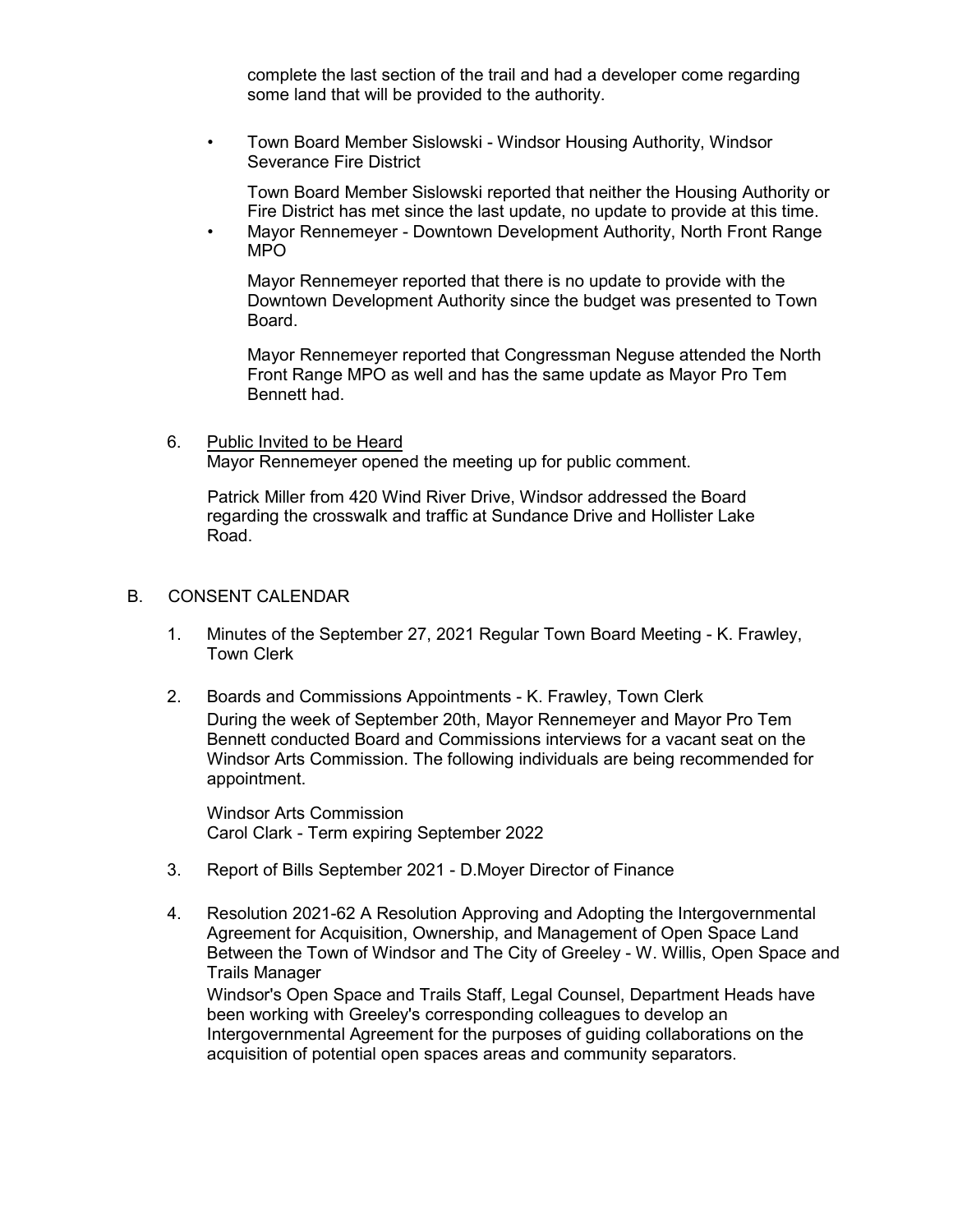This was presented to the Town Board at the August 9th Town Board Work Session and staff was directed to move forward to a future board meeting for approval.

**Town Board Member Tallon moved to approve the consent calendar as presented, Town Board Member Sislowski seconded the motion. Roll call on the vote resulted as follows; Yeas - Bennett, Charpentier , Cline, Rennemeyer, Sislowski, Tallon, Wilson; Motion Passed.**

- C. BOARD ACTION
	- 1. Public Hearing Ordinance 2021-1634 An Ordinance Approving the Ascent Charter School Annexation to the Town of Windsor - GRHH Performance Fort Collins, LLC, and Performance Charter School Fort Collins, LLC, Applicant The applicant, GRHH Performance Fort Collins, LLC, and Performance Charter School Fort Collins, LLC, Applicant; represented by Mr. Ethan Mansfield, has submitted a petition to annex approximately 16.36 acres to the Town of Windsor and establishing the zoning district designation of Estate Residential (ER). The subject property is located east of LCR 5, one- fourth mile north of LCR 32E.

**Town Board Member Tallon moved to open the public hearing, Town Board Member Sislowski seconded the motion. Roll call on the vote resulted as follows; Yeas - Bennett, Charpentier , Cline, Rennemeyer, Sislowski, Tallon, Wilson; Motion Passed.**

Per Ms. Malone, at the October 6, 2021 meeting, the Planning Commission forwarded to the Town Board a recommendation of approval of the annexation and zoning designation.

Discussion ensued between the Town Board and staff.

Mayor Rennemeyer opened the meeting up for public comment, to which there was none.

**Town Board Member Sislowski moved to close the public hearing, Town Board Member Tallon seconded the motion. Roll call on the vote resulted as follows; Yeas - Bennett, Charpentier , Cline, Rennemeyer, Sislowski, Tallon, Wilson; Motion Passed.**

2. Ordinance 2021-1634 - An Ordinance Approving the Ascent Charter School Annexation to the Town of Windsor - GRHH Performance Fort Collins, LLC, and Performance Charter School Fort Collins, LLC, Applicant Please refer to public hearing item materials.

**Town Board Member Wilson moved to approve Ordinance 2-1634 as presented, Town Board Member Tallon seconded the motion. Roll call on the vote resulted as follows; Yeas - Bennett, Charpentier , Cline, Rennemeyer, Sislowski, Tallon, Wilson; Motion Passed.**

3. Resolution No. 2021-63 A Resolution Approving and Adopting the Second Amendment to the Intergovernmental Agreement for Treated Water Service Between the City of Greeley, Colorado and Town of Windsor, Colorado The Northern Integrated Supply Project (NISP) is in the final stages of the permitting process and a Record of Decision (ROD) will be issued soon. The Town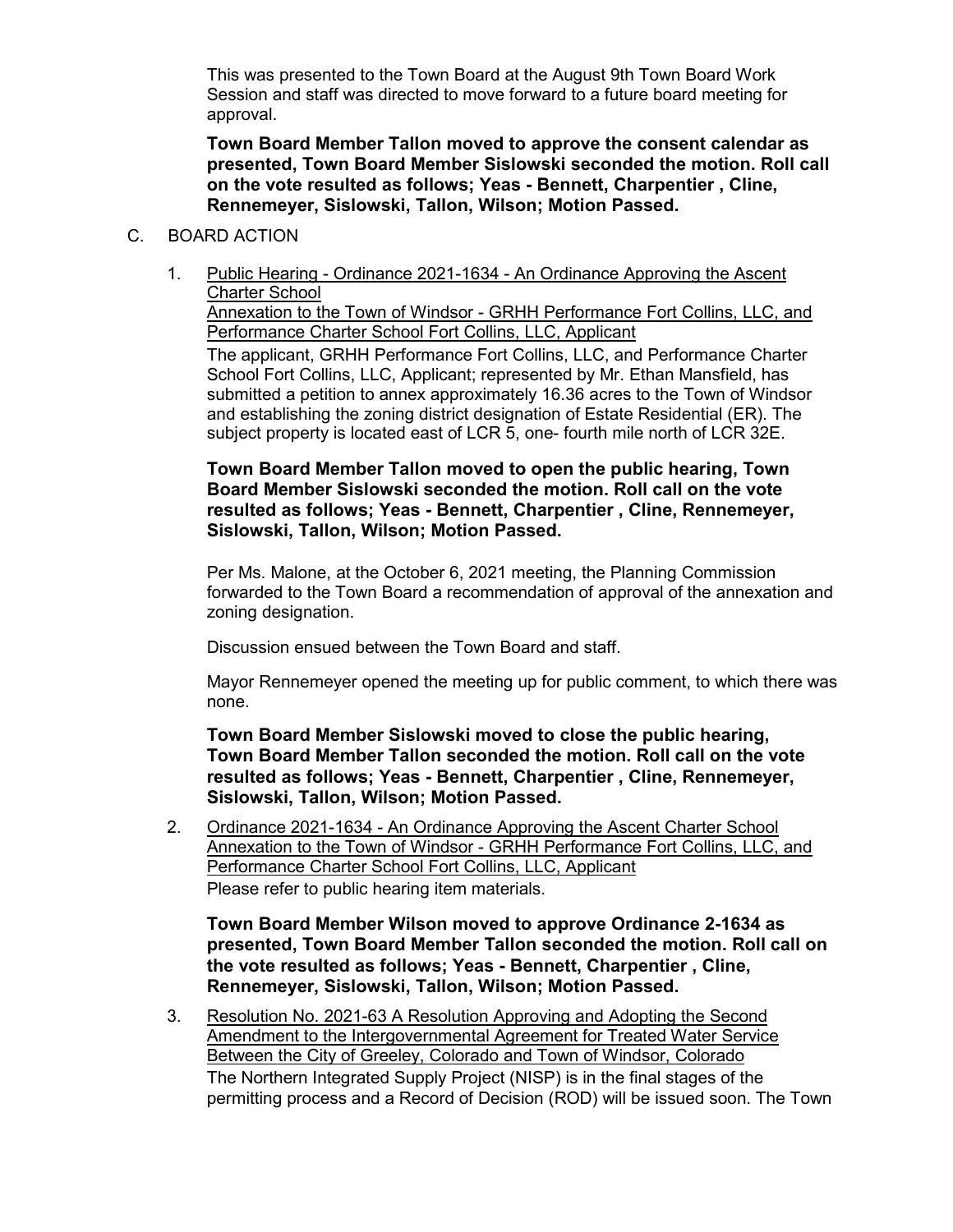will need an interim water supply for drought protection while the NISP project is being built. Windsor and Greeley have negotiated a ten year lease agreement for 350 acre-feet of raw water with an option to extend for an additional five years. The Town will receive up to 350 acre-feet of water in years that Northern Water issues a quota less than 65%. Windsor will pay \$60,000 per year with a 3% increase in annual cost thereafter. Windsor will also pay the then current non-agricultural water rental rate (currently \$500/acre-foot) for interim water rented from Greeley.

Discussion ensued between Town Board and staff.

**Mayor Pro Tem Bennett moved to approve Resolution No. 2021-63, Board Member Cline seconded the motion. Roll call on the vote resulted as follows; Yeas - Bennett, Charpentier , Cline, Rennemeyer, Sislowski, Tallon, Wilson; Motion Passed.**

4. Ordinance 2021-1632 - An Ordinance Approving the Larimer County Road 1-Kyger Annexation to the Town of Windsor - Town of Windsor, Applicant The applicant, the Town of Windsor, has submitted a petition to annex approximately 3.479 acres to the Town of Windsor and establishing the zoning district designation of Recreation and Open Lands (ROL). The subject property is located between State Highway (SH) 392 and Jacoby Road, east of Kyger Reservoir.

The Town Board approved the first reading of Ordinance 2021-1632 on September 27, 2021. There have been no changes to the ordinance between first reading and second reading.

Mayor Rennemeyer opened the meeting for public comment, to which there was none.

**Town Board Member Wilson moved to approve Ordinance No. 2021-1632 as presented, Mayor Pro Tem Bennett seconded the motion. Roll call on the vote resulted as follows; Yeas - Bennett, Charpentier , Cline, Rennemeyer, Sislowski, Tallon, Wilson; Motion Passed.**

5. Ordinance 2021-1633 - An Ordinance Approving the Weld County Road 13-Kyger Annexation to the Town of Windsor - Weld County, Applicant The applicant, Weld County, has submitted a petition to annex approximately 1.71 acres to the Town of Windsor and establishing the zoning district designation of Recreation and Open Lands (ROL). The subject property is located between State Highway (SH) 392 and Jacoby Road, east of Kyger Reservoir.

The Town Board approved the first reading of Ordinance 2021-1633 on September 27, 2021. There have been no changes to the ordinance between first reading and second reading.

Mayor Rennemeyer opened the meeting for public comment, to which there was none.

**Town Board Member Wilson moved to approve Ordinance No. 2021- 1633 as presented, Board Member Cline seconded the motion. Roll call on the vote resulted as follows; Yeas - Bennett, Charpentier , Cline, Rennemeyer, Sislowski, Tallon, Wilson; Motion Passed.**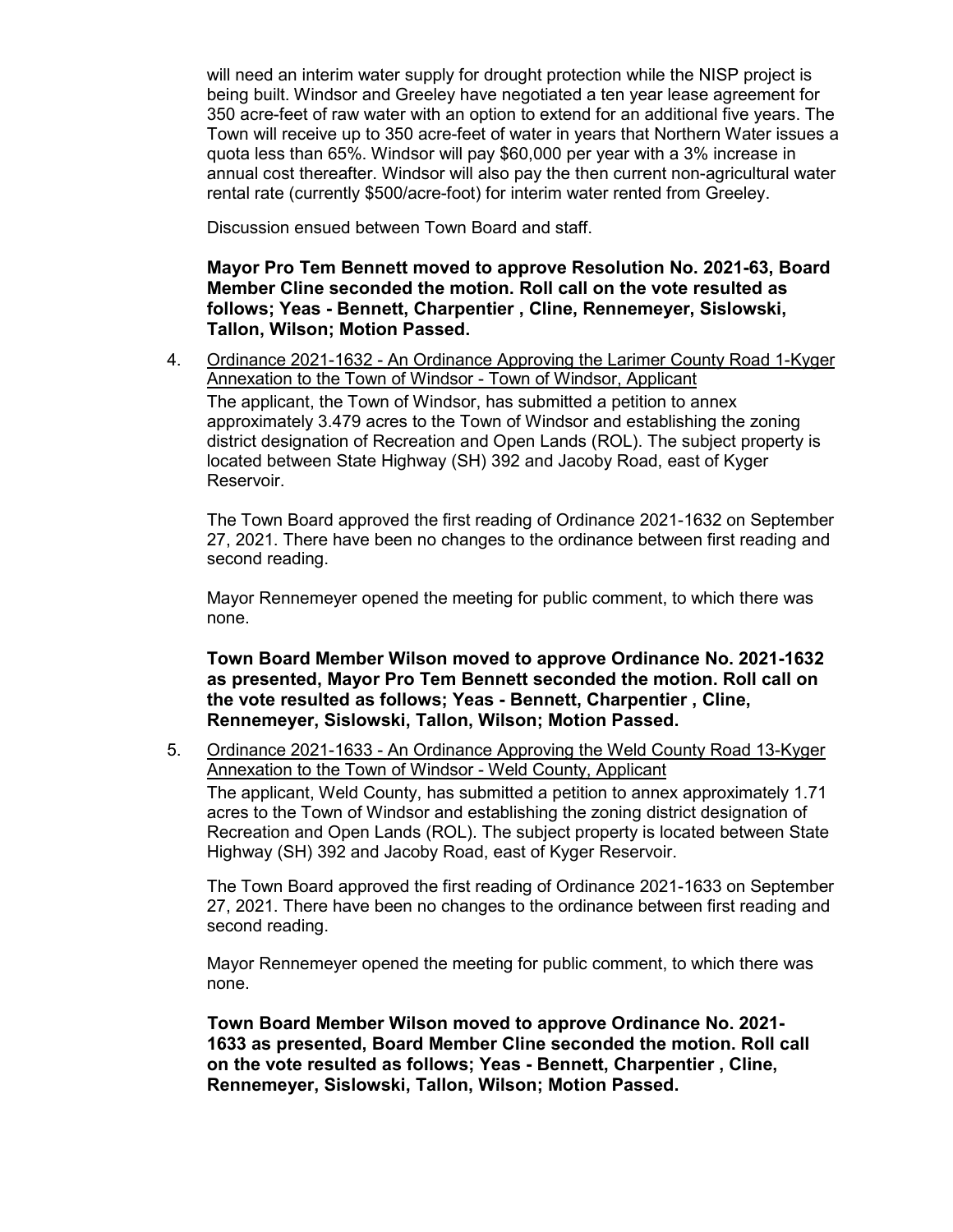## D. COMMUNICATIONS

1. Communications from Town Attorney

Per Mr. McCargar, there are two executive sessions this evening.

2. Communications from Town Staff

Per Ms. Fotsch, Friday, October 22nd at 4:00 p.m. will be the ribbon cutting for the Colorado Boulevard bridge and trail.

Per Mr. Lucas, the fall clean up days are Friday and Saturday of this week from 9:00 a.m. to 3:00 p.m. Tomorrow the Parks and Public Works teams are doing their snow training and snow rodeo at the Public Works campus around 10:30 a.m.

- a. Financial Report August 2021
- 3. Communications from Town Manager
	- a. Monthly Board Report

4.Communications from Town Board

## E. EXECUTIVE SESSION

- 1. An Executive Session Pursuant to Colorado Revised Statutes §24-6-402 (4)(e)(I) for the Purpose of Determining Positions Relative to Matters that may be Subject to Negotiations; Developing Strategy for Negotiations; and Instructing Negotiators with Respect to Certain Economic Development Incentives - Stacy Miller, Director of Economic Development
- 2. An Executive Session Pursuant to Colorado Revised Statutes § 24-6-402 (4)(e)(I) for the Purpose of Determining Positions Relative to Matters that may be Subject to Negotiations; Developing Strategy for Negotiations; and Instructing Negotiators With Respect to Site Development Issues - John Thornhill, Community Development Director

**Town Board Member Sislowski moved to enter into an Executive Session pursuant to Colorado Revised Statutes §24-6-402(4)(e)(I) for the purpose of determining positions relative to matters that may be subject to negotiations; developing strategy for negotiations; and instructing negotiators with respect to certain economic development incentives and an Executive Session pursuant to Colorado Revised Statutes §24-6- 402(4)(e)(I) for the purpose of determining positions relative to matters that may be subject to negotiations; developing strategy for negotiations; and instructing negotiators with respect to site development issues, Town Board Member Tallon seconded the motion. Roll call on the vote resulted as follows; Yeas - Bennett, Charpentier , Cline, Rennemeyer, Sislowski, Tallon, Wilson; Motion Passed.**

Upon a motion duly made, the Town Board entered into an Executive Session at 8:20 p.m.